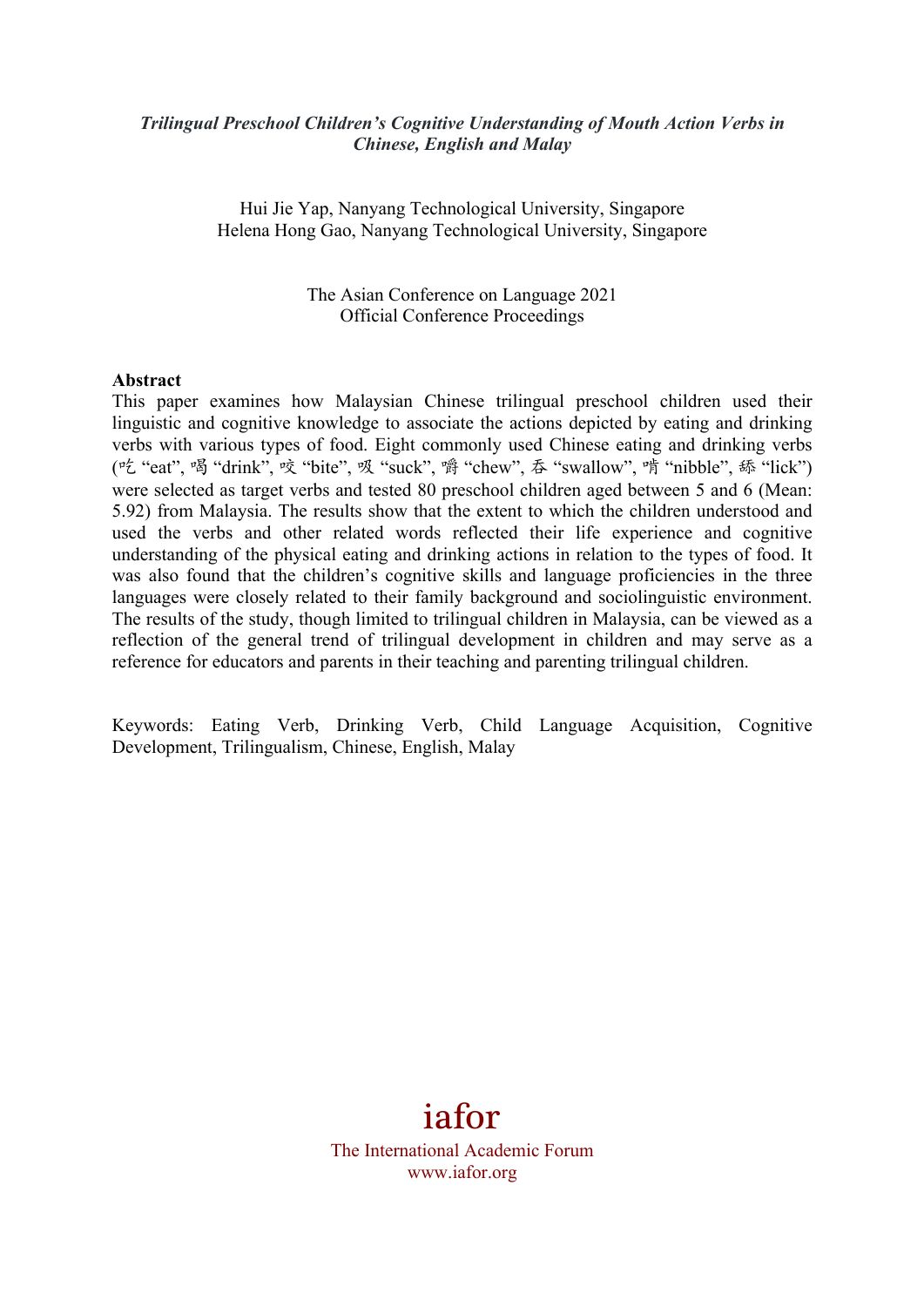#### **Introduction**

l,

Malaysia is a multi-ethnic, multi-cultural and multilingual society, with Malays, Chinese and Indians making up the majority of its population. According to the Department of Statistics Malaysia, the country's population in 2020 is estimated at 32.7 million, which comprises of 29.7 million (90.8%) citizens and 3.0 million (9.2%) non–citizens. Among all the ethnic groups in Malaysia, the Chinese is the second largest. The majority of the Malaysian Chinese descended from those provinces in the south east coast of Mainland China, such as Fujian, Guangdong, and Hainan provinces. As the national and official working language of Malaysia, Malay is a compulsory subject in schools. As a foreign language, English is also a compulsory subject in schools. Both languages serve as common languages of different ethnic groups to communicate with each other. Apart from its dialects, such as Hokkien, Cantonese, Hakka, Teo Chew, and Hainanese, Mandarin Chinese is vigorously promoted by and widely spoken by the members of the Chinese community. Their common goal is to make Mandarin Chinese the medium of instruction in schools.

With the great effort of the Chinese community for more than half a century, Malaysia now has the most complete Chinese education system other than Mainland China, Hong Kong, Macau, and Taiwan. According to the Ministry of Education Malaysia, as of 2021, Malaysia has 1,298 National Type (Chinese) primary schools<sup>1</sup> and 60 Chinese Independent Secondary Schools. Malaysian Chinese parents normally send their children to Chinese-medium primary schools, which provide five to six hours of Chinese lessons per week. After completing primary education, students from National Type (Chinese) primary schools may attend Malay-medium National secondary schools, National Type secondary schools, or Chinese Independent Secondary Schools. The differences between National and National Type secondary schools are that the latter comprises of mostly Chinese students who receive 2.5 to 3.3 hours of Chinese lessons per week, while the former have fewer Chinese students and Chinese is an elective subject with a 2-hour lesson per week. Chinese-medium Chinese Independent Secondary Schools<sup>2</sup> emphasize mother tongue education and provide students 5 hours of Chinese lessons per week, while they also learn Malay and English.

Pre-schooling is not obligatory in Malaysia and the curriculum of preschools is unstandardized. The curriculums of those MOE preschools can be different from those of other private agencies. On average, children spend 4 hours per day in preschools. Deducting the time periods for science, mathematics, and aesthetics subjects, children are left with very little time learning language subjects. Hence, the language learning of preschoolers mainly rely on the language environment in their daily life, such as interactions with family members at home or teachers and peers at school. This type of bilingual and multilingual learning is typical among all ethnical communities in the multilingual society of Malaysia. Such a multilingual environment can be advantageous for young children if their learning is mostly through the "acquired system" but not the "learned system" (Krashen, 1987). However, with the pressure for early development of multilingual skills, parent and kindergarten reenforced formal learning of three languages has become common among Malaysian children before school age. What factors are involved in trilingual development in preschool children and

<sup>1</sup> Primary schools in Malaysia are divided into two types: National School and National Type School (vernacular schools). The former uses Malay and the latter uses either Chinese or Tamil as the medium of instruction. The curricula used are standardized by the Ministry of Education (MOE), with Malay and English provided as compulsory subjects in all schools.

<sup>&</sup>lt;sup>2</sup> Chinese Independent Schools are funded by the Malaysian Chinese communities. There is a total of 60 Chinese Independent Schools in different states of Malaysia.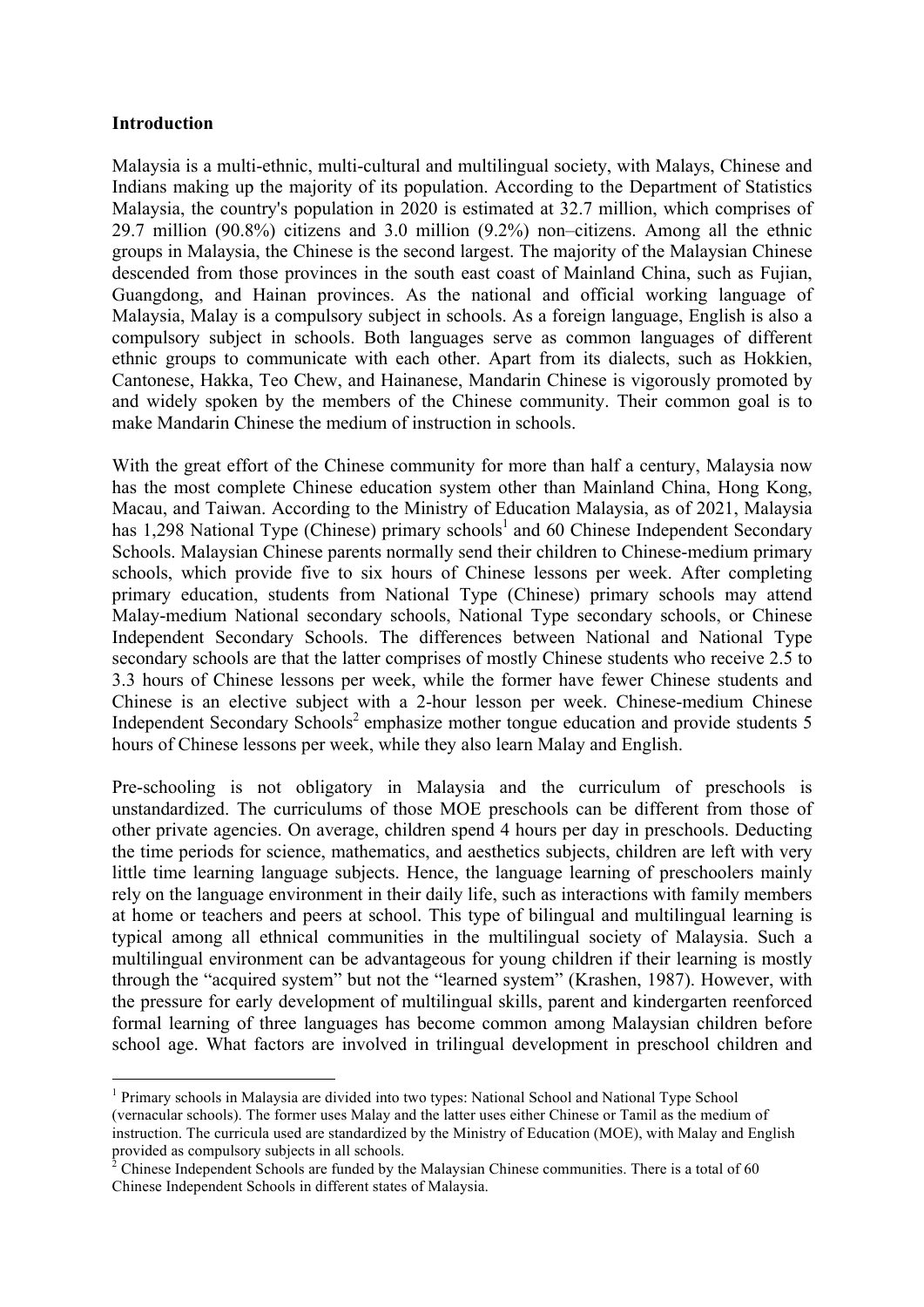whether their use of commonly used words in daily life in the three languages show any positive language transfer or difficulties due to language interference are the questions worth the effort to find out answers to. This study recruited 80 Chinese dominated trilingual children in Malaysia and tested their use of 8 drinking and eating verbs in Mandarin Chinese, English and Malay with a picture-elicitation method. Our objectives were to examine the differences in the children's performance in their first (Mandarin Chinese), second (English), and third (Malay) languages, and to identify the factors that might have affected their mastery of their first language and competence in their second and third languages.

#### **1. Studies on Children's Use of Action Verbs**

Before children were able to utter meaningful sentences, they must have acquired the words that could build up the sentences. But how children learn to speak a language has been a research question that has been answered many times and in many ways. According to Moskowitz (1978), "it seems that they do so in a highly methodical way: they break the language down into its simplest parts and develop the rules they need to put the parts together" (p. 131). To follow this assumption, we tend to believe that one of the most important parts within a sentence is the verb structure, or the lexical meaning of the verb, which can be an indicator for measuring children's language development. For example, the verb island hypothesis (Tomasello, 1992) proposed that the verb-specific predicate structures are acquired by children through their understanding of the functions of the verb and its related nouns. That is the "functionally based distributional analysis" (Tomasello, 1992, p.28) of the language children are exposed to starts from verb structures.

Studies on the early verb use by children show that by the age of 2 children start to produce more varieties of verbs and most of them are action verbs (Mu, & Deng, 2009). This accords with the findings in Gao's (2001, 2015) studies on children's production of physical action verbs (PA verbs). The types of PA verbs produced by the Chinese, English and Swedish children in her studies include verbs of different body part actions, such as looking, eating, drinking, licking, kissing, carrying, taking, kicking, etc. Among children's early productions, drinking and eating verbs are found.

Kong et al. (2004)'s investigation on 1- to 5-year-old Chinese children's notional words acquisition found that there were 334 action verbs in 408 verbs produced, among which  $\mathscr{E}$ "eat" and 喝 "drink" were first produced between the age of 1;0 and 1;2. 咬 "bite" was produced at 2;0 and 啃 "nibble" after 3;6. Gao (2001)'s study on Chinese, English and Swedish children found that Chinese children produced 咬 "bite" at 1;9.21, English children produced *lick* and *bite* at 1;7.0 and 1;11.0 respectively and Swedish children produced *bita* "bite" and *slicka* "lick" at 1;11.17 and 2;3.3 respectively. The children in these studies produced the words at around the same age and they were used in similar contexts. This shows that children are able to use more difficult mouth actions, besides *eat* and *drink* after 1.5 years old.

Language development in bilingual or multilingual children similar to that in monolingual children to some certain extent, but more complex. For example, the proficiency of one language is faster than the other or another, which means one of the two or three languages become dominant (Yip, 2006). Smith (1931, 1935) was the first who studied on English-Chinese bilingual development. The results of the study revealed that the size of the English vocabulary of the bilingual children was smaller than that of monolingual children of the same age and language mixing occurred often. Sinologist Timothy Light (1977)'s study on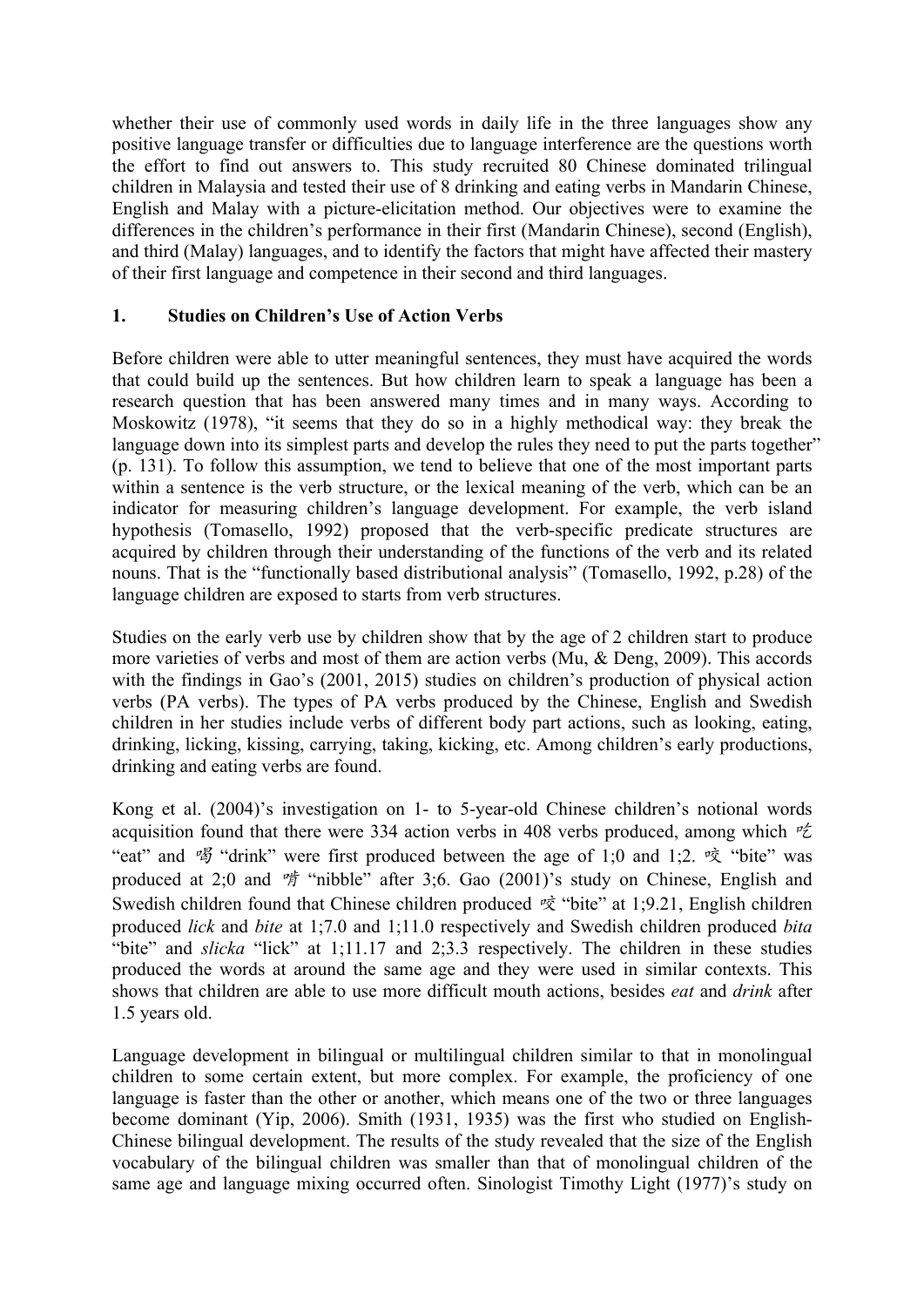his daughter who was born to a Cantonese-speaking environment till moving to the United States at 16 months old revealed that language environment affects bilingual development in young children at all levels.

Singapore and Malaysia are both multilingual societies. Children learnt a second and even a third language before entering preschools. Studies on bilingual development in preschool children were conducted in the Bilingual Development Lab, Nanyang Technological University. These studies were mostly on language and cognitive development in bilingual children with the impacts of various social factors (e.g., Puah, 2016; Wang, 2014; Low, 2014). For example, Low (2014) examined word production of trilingual (Chinese, English and Malay) Malaysian Chinese children aged 3-5 and found imbalance in their trilingual development due to their language environment and other social factors. Chin & Gao  $(2014)$ 's study on the use of  $\hat{\mathcal{F}}$  "take" action verbs by Chinese Malaysian high school students showed that the Chinese speaking bilingual school children had certain preference in their word use and their Chinese vocabulary development was affected by other languages.

Studies on language development in trilingual children are not many. Hence, this study explored trilingual word use by children aged 5-6 in Malaysia. The focus was on the use of eating and drinking verbs in Chinese, English and Malay. Previous studies on eating and drinking verbs with a comparative approach mostly involve only two languages and they are more theoretical than empirical (e.g., Yang, 2007; Sun, 2013; Zhang & Wei, 2013; Jia & Wu, 2017).

## **2. Methodology**

### **2.1. Participants**

80 preschoolers aged between 5;0.4 and 6;10.4 (Mean: 5.92) were recruited from Malaysia (See Table 1) for the study.

| <b>Participants</b> | <b>Boys</b> | Girls | <b>Total</b> | <b>Mean Age</b> |
|---------------------|-------------|-------|--------------|-----------------|
| 5 Years Old         |             |       | 4.           |                 |
| 6 Years Old         |             |       | າ⊓           |                 |
|                     | 46          |       | 80           |                 |

Table 1. An Overview of Trilingual Participants

The children were from middle class native Malaysian Chinese families, enrolled in preschools in Malaysia. Their mother tongue is Chinese and their English and Malay were simultaneously learned. Most of their English and Malay language proficiencies are lower than their Chinese. They attended mainly Chinese-medium preschools. On average, they spent four hours per day in preschools and each of the language subject lessons was about one hour per day.

### **2.2. Eating and Drinking Verbs in Chinese, English and Malay**

Based on Gao (2001)'s classification of mouth actions verbs, a total of eight eating and drinking verbs (*eat, drink, bite, suck, chew, swallow, nibble, lick*) commonly used in children's daily life were selected for this study. Table 2 shows the meanings and examples of these words in the "Modern Chinese Dictionary  $(7<sup>th</sup> Edition)$ ":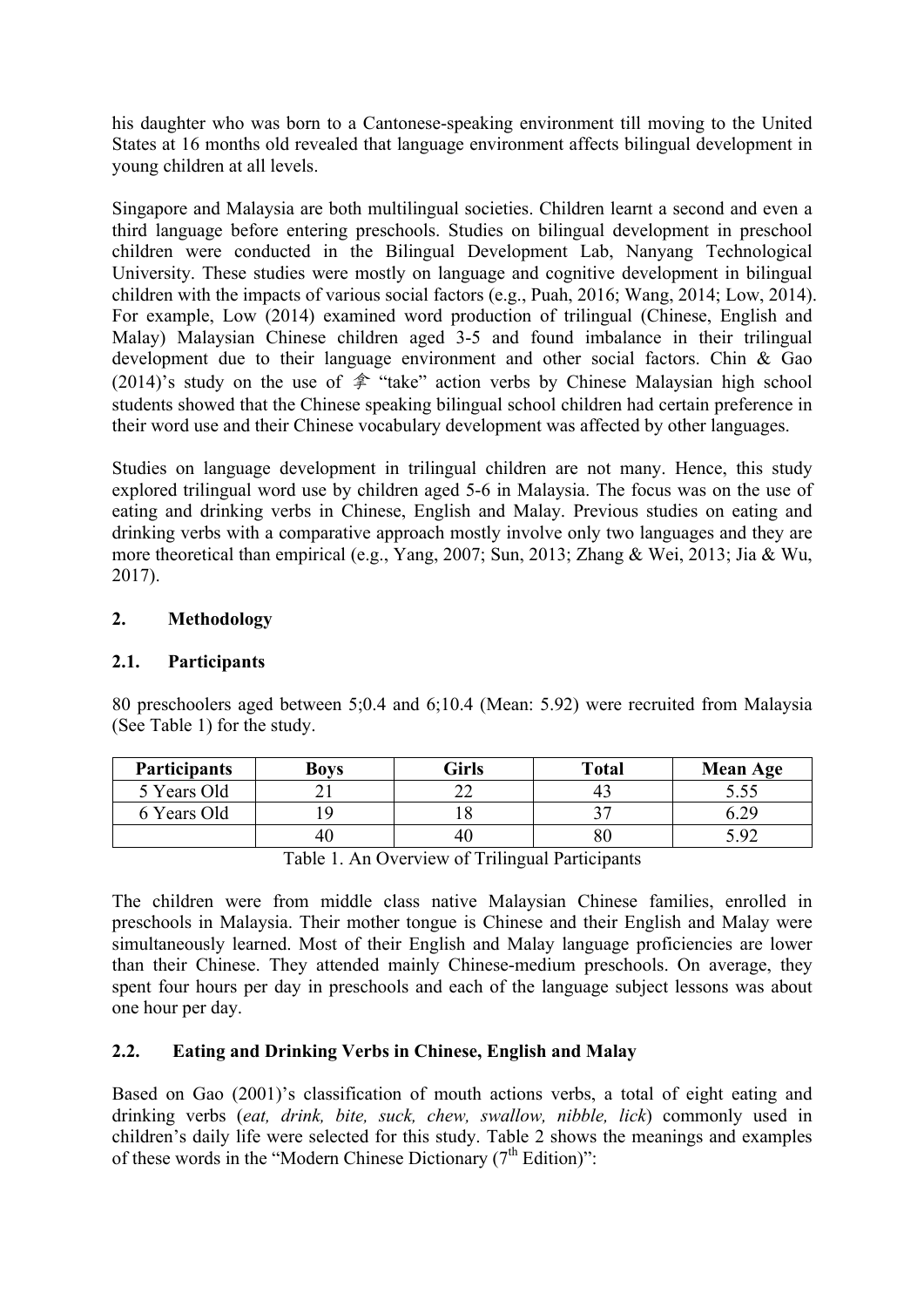| <b>Chine</b>          | 吃       | 喝            | 咬             | 吸           | 嚼           | 吞             | 啃             | 舔      |
|-----------------------|---------|--------------|---------------|-------------|-------------|---------------|---------------|--------|
| se                    |         |              |               |             |             |               |               |        |
| Dictio                | 把食      | 把液           | 上下            | 物体          | 上下          | 不嚼            | 一点            | 到用     |
| nary                  | 物等      | 体或           | 牙齿            | 把液          | 牙齿          | 或不            | 儿一            | 舌头     |
| Definit               | 放到      | 流食           | 用对            | 体、          | 磨碎          | 细阳            | 点儿            | 接触     |
| 10n                   | 嘴里      | 咽下           | 着             | 气体          | 食           | 个幽            | 地往            | 东西     |
|                       | 经过      | 去。           | (大            | 等引          | 物。          | 或成            | $\top$        | 或取     |
|                       | 咀嚼      |              | 多为            | 人体          |             | 块地            | 咬。            | 东      |
|                       | 咽下      |              | 了夹            | 内。          |             | 咽下            |               | 西。     |
|                       |         |              | 物体            |             |             |               |               |        |
|                       | (包      |              |               |             |             | 去。            |               |        |
|                       | 括       |              | 或使            |             |             |               |               |        |
|                       | 吸、      |              | 物体            |             |             |               |               |        |
|                       | 喝)      |              | 的一            |             |             |               |               |        |
|                       | $\circ$ |              | 部分            |             |             |               |               |        |
|                       |         |              | 从整            |             |             |               |               |        |
|                       |         |              | 体分            |             |             |               |               |        |
|                       |         |              | 离)            |             |             |               |               |        |
|                       |         |              |               |             |             |               |               |        |
| Examp                 | 吃饭,     | 喝水,          | 咬紧            | 呼吸,         | 细嚼          | 囫囵            | 啃骨            | 舔盘     |
| le                    | 吃奶,     | 喝茶,          | 牙关,           | 吸烟,         | 慢咽,         | 吞枣,           | 头,啃           | 子,猫    |
|                       | 吃药      | 喝酒,          | 用嘴            | 吸毒,         | 肉没          | 狼吞            | 老玉            | 舔爪     |
|                       |         | 喝粥           | 咬住            | 吸奶          | 有烧          | 虎咽,           | 米             | 子      |
|                       |         |              | 绳子,           | 汁,深         | 熟, 嚼        | 把丸            |               |        |
|                       |         |              | 让蛇            | 深地          | 不烂          | 药吞            |               |        |
|                       |         |              | 咬了            | 吸了          |             | 下去            |               |        |
|                       |         |              |               | $-\Box$     |             |               |               |        |
|                       |         |              | $-\Box$<br>咬了 | 气           |             |               |               |        |
|                       |         |              |               |             |             |               |               |        |
|                       |         |              | $-\Box$       |             |             |               |               |        |
|                       |         |              | 苹果            |             |             |               |               |        |
| <b>Englis</b>         | Eat     | <b>Drink</b> | <b>Bite</b>   | <b>Suck</b> | <b>Chew</b> | <b>Swallo</b> | <b>Nibble</b> | Lick   |
| $\mathbf h$<br>Dictio | To put  | To           | To use        | To          | To bite     | W<br>To       | To eat        | To     |
| nary                  | food in | take         | your          | take        | food        | make          | someth        | move   |
| Definit               | your    | liquid       | teeth         | liquid,     | into        | food,         | ing by        | your   |
| ion                   | mouth,  | into         | to cut        | air,        | small       | drink,        | taking        | tongue |
|                       | bite it | your         | into or       | etc.        | pieces      | etc. go       | small         | across |
|                       | and     | mouth        | throug        | into        | in your     | down          | bites.        | someth |
|                       | swallo  | and          | h             | your        | mouth       | your          |               | ing.   |
|                       | w it.   | then         | someth        | mouth       | with        | throat        |               |        |
|                       |         | down         | ing.          | by          | your        | into          |               |        |
|                       |         | your         |               | using       | teeth       | your          |               |        |
|                       |         | throat       |               | the         | to          | stomac        |               |        |
|                       |         | into         |               | muscle      | make        | h.            |               |        |
|                       |         | your         |               | s of        | it          |               |               |        |
|                       |         | stomac       |               | your        | easier      |               |               |        |
|                       |         | h.           |               | lips.       | to          |               |               |        |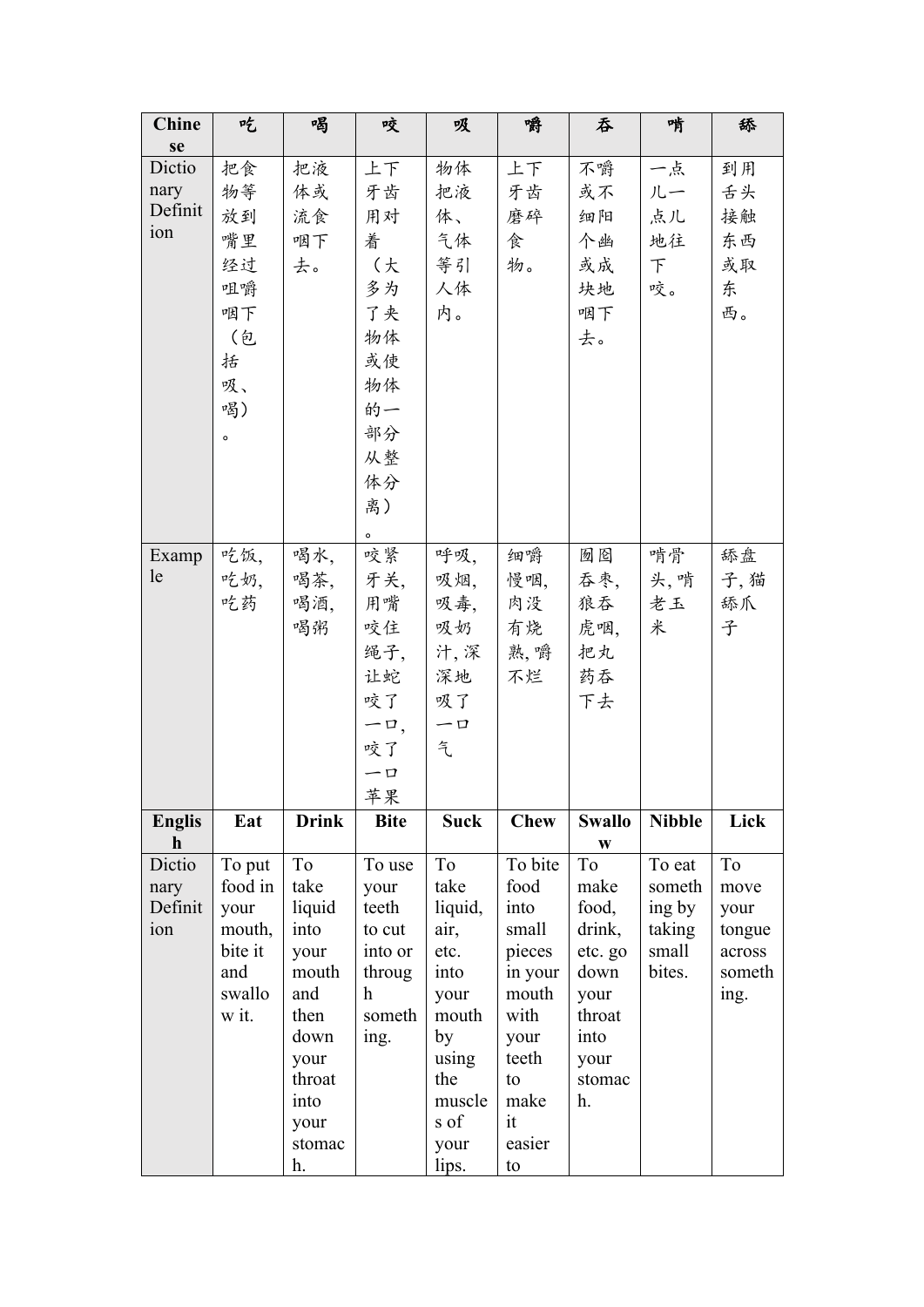|              |             |                  |              |                | swallo         |                        |                  |            |
|--------------|-------------|------------------|--------------|----------------|----------------|------------------------|------------------|------------|
|              |             |                  |              |                | W.             |                        |                  |            |
| Examp        | Who         | We sat           | He           | She            | He is          | It's                   | The              | The        |
| le           | ate all     | drinkin          | picked       | was            | always         | easier                 | bread            | child      |
|              | the         | g                | up the       | noisily        | chewin         | to                     | had              | licked     |
|              | biscuit     | coffee           | bread        | suckin         | g gum.         | swallo                 | been             | the        |
|              | s?          | and              | and bit      | g up           |                | w pills                | nibble           | spoon      |
|              |             | chattin          | into it      | milk           |                | if you                 | d by             | clean.     |
|              |             | g for            | hungril      | throug         |                | take                   | mice.            |            |
|              |             | hours.           | y.           | h a            |                | them                   |                  |            |
|              |             |                  |              | straw.         |                | with                   |                  |            |
|              |             |                  |              |                |                | water.                 |                  |            |
| <b>Malay</b> | <b>Maka</b> | Minu             | Meng         | <b>Menye</b>   | Meng           | <b>Menel</b>           | Meng             | Menjil     |
| Dictio       | n<br>Mema   | m                | gigit        | dut<br>Menari  | unyah          | an                     | unggis           | at         |
| nary         | mah         | Meneg<br>uk atau | Menga<br>pit | $\mathbf k$    | Melum<br>atkan | Mema<br>sukkan         | Mengg<br>igit    | Meras      |
| Definit      | serta       | menela           | (meng        | masuk          | (meng          | (maka                  | sedikit          | a<br>(meng |
| 10n          | menela      | n                | acip,        | (ke)           | hancur         | nan                    |                  | ambil)     |
|              | n           | sesuat           | menye        | dalam)         | kan)           | dll) ke                | sedikit,         | makan      |
|              | makan       | u yang           | pit,         | dengan         | makan          | dalam                  | menge            | an dll     |
|              | an,         | cair.            | dsb)         | kekuat         | an             | perut                  | rip,             | dengan     |
|              | mengu       |                  | dengan       | an             | dalam          | melalu                 | menge            | lidah.     |
|              | nyah        |                  | gigi.        | udara          | mulut          | $\mathbf{1}$           | rumit.           |            |
|              | (menel      |                  |              | (denga         | dengan         | kerong                 |                  |            |
|              | an,         |                  |              | n              | gigi           | kong.                  |                  |            |
|              | melulu      |                  |              | mulut,         | sebelu         |                        |                  |            |
|              | r,          |                  |              | hidung         | m              |                        |                  |            |
|              | mengh       |                  |              | $,$ dll $),$   | menela         |                        |                  |            |
|              | isap,<br>dl |                  |              | mengh<br>irup, | nnya,<br>mema  |                        |                  |            |
|              | sesuat      |                  |              | mengh          | mah.           |                        |                  |            |
|              | u.          |                  |              | isap.          |                |                        |                  |            |
| Examp        | Jemput      | Minu             | Kaki         | Dia            | Tanga          | Makan                  | Tikus            | Susu       |
| le           | lah         | m air,           | pencur       | menge          | nku            | an itu                 | itu              | yang       |
|              | makan       | susu,            | <i>i</i> itu | sat-           | menyu          | pun                    | mengu            | tumpa      |
|              | kuih        | dll.             | digigit      | ngesat         | ap nasi        | dikuny                 | nggis            | h itu      |
|              | ini.        |                  | anjing.      | air            | lagi,          | ahnya,                 | roti             | habis      |
|              |             |                  |              | matam          | mulutk         | kemad                  | yang             | dijilat    |
|              |             |                  |              | ata            | u              | ian                    | ditingg          | kucing     |
|              |             |                  |              | dengan         | mengu          | barula<br>$\mathbf{h}$ | alkan            |            |
|              |             |                  |              | mengy<br>edut  | nyah<br>perlah | ditelan                | di atas<br>meja. |            |
|              |             |                  |              | air            | an-            | nya.                   |                  |            |
|              |             |                  |              | yang           | lahan.         |                        |                  |            |
|              |             |                  |              | keluar         |                |                        |                  |            |
|              |             |                  |              | dari           |                |                        |                  |            |
|              |             |                  |              | hidung         |                |                        |                  |            |
|              |             |                  |              | nya.           |                |                        |                  |            |

Table 2. Eating and Drinking Verbs in Chinese, English and Malay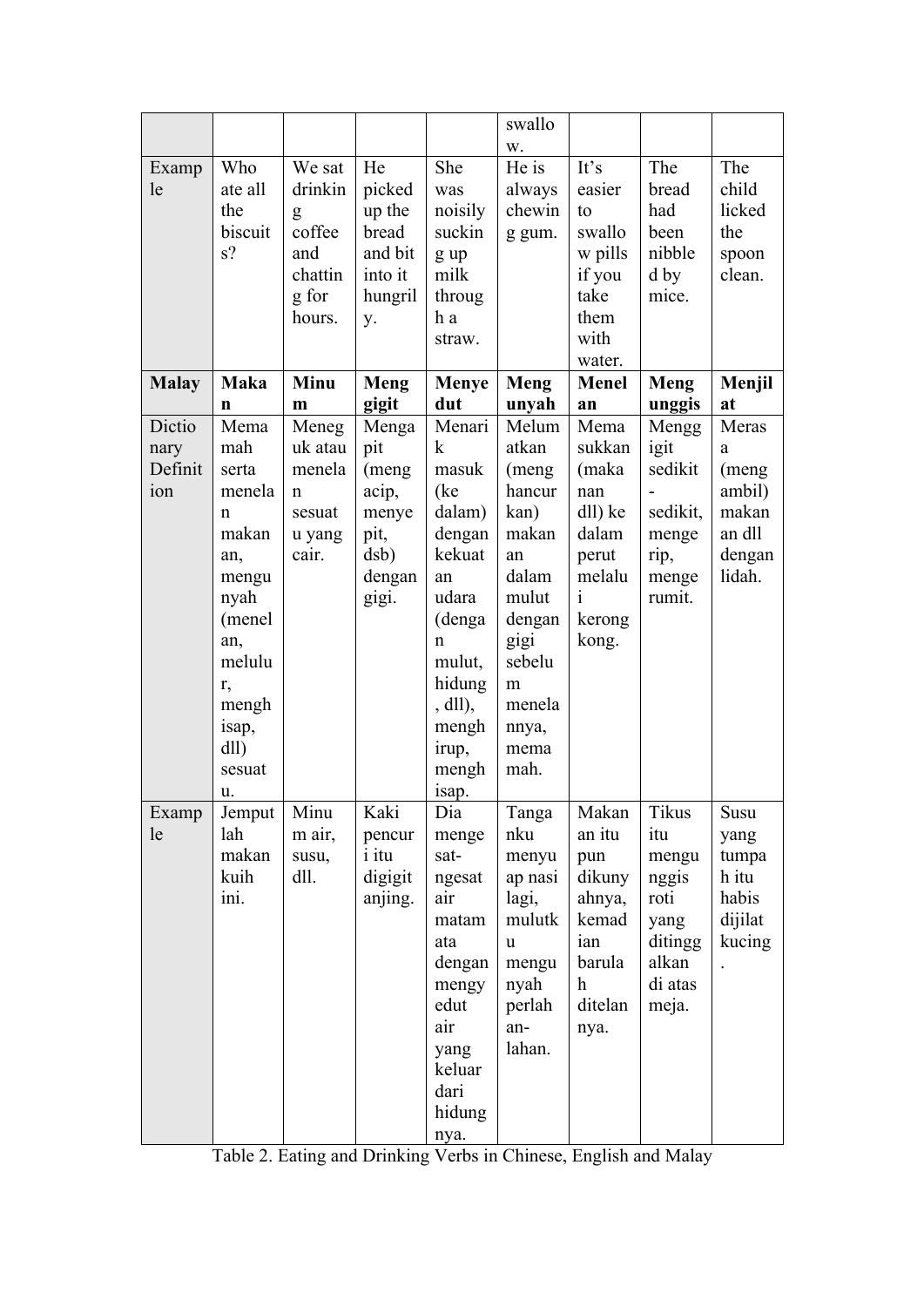The definitions of the verbs are from *Xiandai Hanyu Cidian* "Modern Chinese Dictionary", 7th Edition, Oxford Learner's Dictionaries, and *Kamus Dewan*, the Fourth Edition. They are all rather simple but we assume that children acquired the words in the three languages through real life experience rather than formal learning.

# **2.3. Data Collection Methods**

Two methods were used for the data collection: A questionnaire completed by the children's parents and an experiment conducted with the 80 children. The parents' responses and children's performances were coded and analyzed afterwards.

• Questionnaire

"Parent Report Form for the Studies of Lexical Development in Bilingual Children in Singapore" designed by Gao (2015) was used for parents to provide demographic and other relevant information of their children (e.g. family background, language(s) spoken at home, family activities, etc.)

• Experiment

The physical actions depicted by the abovementioned eight eating and drinking verbs matched with 30 kinds of food were prepared in pictures or video clips as visual stimuli for the experiment. As shown in Table 3, each action shown in pictures or video clips was matched with at least six kinds of food or drink that included (1) correct match of action and food, (2) incorrect match of action and food (marked with "\*"), and (3) controversial match of action and food (marked with "?"). The controversial match of action and food refers to the action that can be applied to the food in terms of function, but merely found in reality (e.g. drink oil, lick milk, etc.).

| <b>Visual</b>   | <b>Visual Stimuli for Experiment</b> |           |         |           |               |        |
|-----------------|--------------------------------------|-----------|---------|-----------|---------------|--------|
| Stimuli for     |                                      |           |         |           |               |        |
| <b>Teaching</b> |                                      |           |         |           |               |        |
| eating rice     | noodles                              | chocolate | pill    | porridge* | orange*       |        |
| drinking        | orange                               | porridge  | oil?    | $1ce-$    | $egg*$        |        |
| water           | juice                                |           |         | cream*    |               |        |
| biting apple    | chicken                              | grapes?   | chili?  | rice*     | pill*         |        |
|                 | drumstick                            |           |         |           |               |        |
| "sucking"       | orange                               | noodles   | oil?    | jelly?    | sausage*      |        |
| milk            | juice                                |           |         |           |               |        |
| chewing         | peanut                               | rice      | tofu    | ice?      | cotton        |        |
|                 |                                      |           |         |           | $c$ and $v^*$ |        |
| swallow         | pill                                 | tangyuan? | grapes? | fishball? | jelly?        | hambur |
|                 |                                      |           |         |           |               | $ger*$ |
| "nibbling"      | bread                                | apple     | durian  | lollipop? | pill*         |        |
| corn            |                                      |           |         |           |               |        |
| licking<br>ice- | lollipop                             | cake?     | ice?    | milk?     | potato*       |        |
| cream           |                                      |           |         |           |               |        |

Table 3. Visual Stimuli – Action and Food/Drink Combination

The visual stimuli were shown to the children individually, following with relevant questions.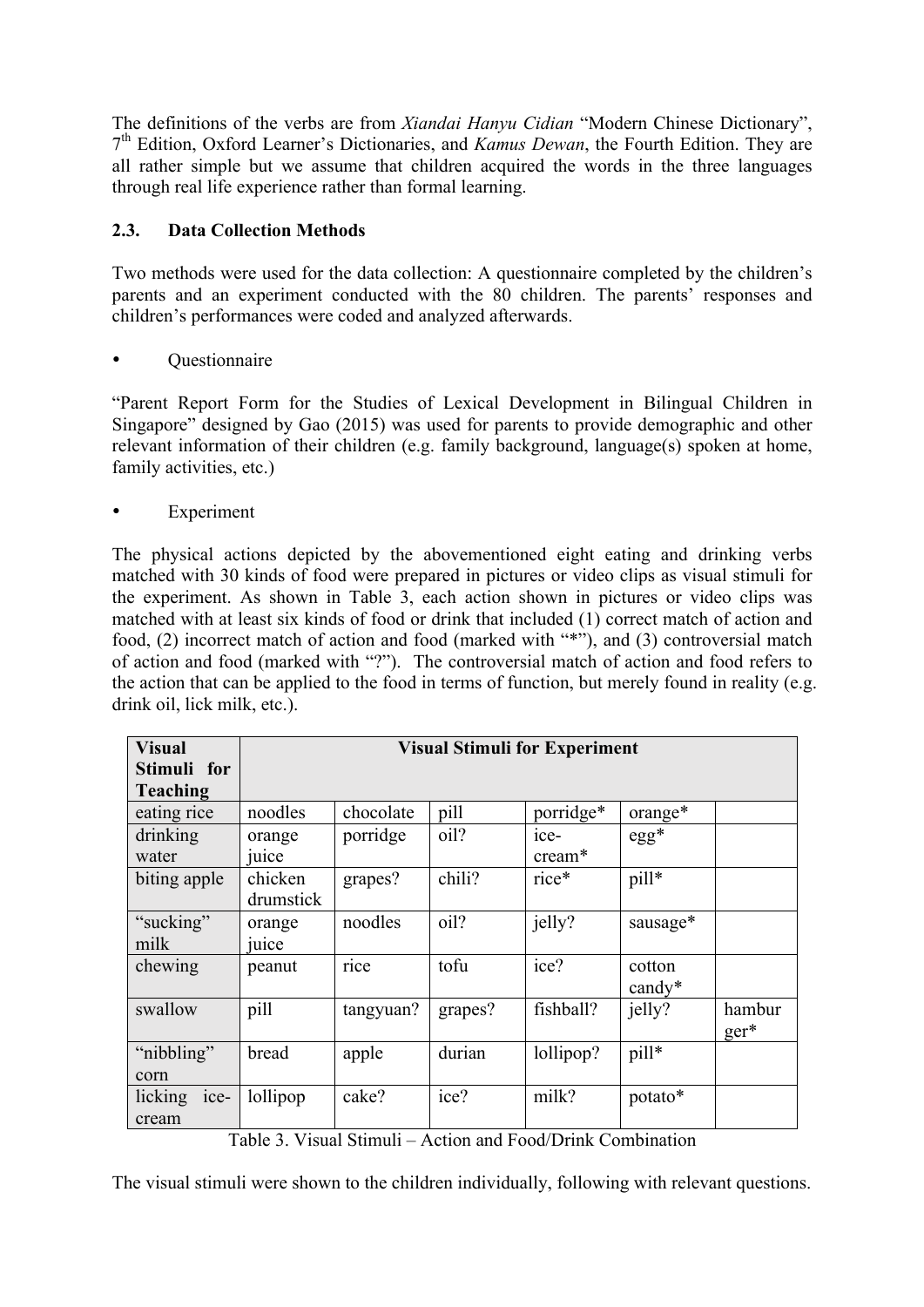Before the experiment, parents of the recruited children were briefed the details of the study and signed the consent forms for their children's participation and for them to be video- or audio-recorded during the testing. The experimenter started with a warm-up session with the children individually and told them that they would be invited to play a game in which there were no right or wrong answers to the questions and they could take a break or end the game at any time they wanted to. Then the experiment started with the following procedures in Chinese which is the mother tongue of all the participants:

## Part 1:

Experimenter: *Can you tell me what this is in Chinese/English/Malay?* (Experimenter pointing at the pictures of food.)

Child: *Mifan/Rice/Nasi*. (or, *I don't know*.)

Part 2:

Experimenter: *Please take a look at this picture/video. Can you tell me what he/she is doing?* (Experimenter pointing at the picture/ video.)

Child: *He/She is drinking* (or any other verbs in Table 3) *water* (or any other food in Table 3). Experimenter: *Yes, this action is "drink"* (verb). *Can you remember this action? This action is "drink".*

Child: *Yes.*

# Part 3:

Experimenter: *Please take a look at this picture/video* (a glass of orange juice or any other food in Table 3). *Can you tell me what this is?* Child: *It is orange juice.* Experimenter: *Can we apply that action to orange juice?* Child: *Yes* (or *No*). Experimenter: *How do we say that in Chinese?* (if the child answers *Yes* to the above question) Child: *Drink orange juice* (or any other eating or drinking verb + food/drink) Experimenter: *Can you tell me why?* (if the child answers *No*) Child: *Because* ……

The experiment ended after all the pictures (action (verb) + food/drink (noun)) were asked, which lasted about 30 minutes.

### **3. Results and Discussion**

Children's responses in Chinese collected from the experiment were transcribed and children's answers were coded in "V+N" format which represents a verb phrase. A point scale with 30 as the maximum was used to quantify the children's answers. Each correct  $V^+$ N match is worth one point. A correct match with an incorrect use of a word is given half point. A wrong match has zero point.

In the data analysis, we assumed that a child understood the meaning and usage of a verb if he or she uttered it and used it in a correct V+N structure.

We analysed the data in two ways: the naming rate and the application rate. The naming rate refers to the rate of the target verbs that the children used in response to the experimenter's first question. The results are shown in Figure 1 and Table 4. The application rate refers to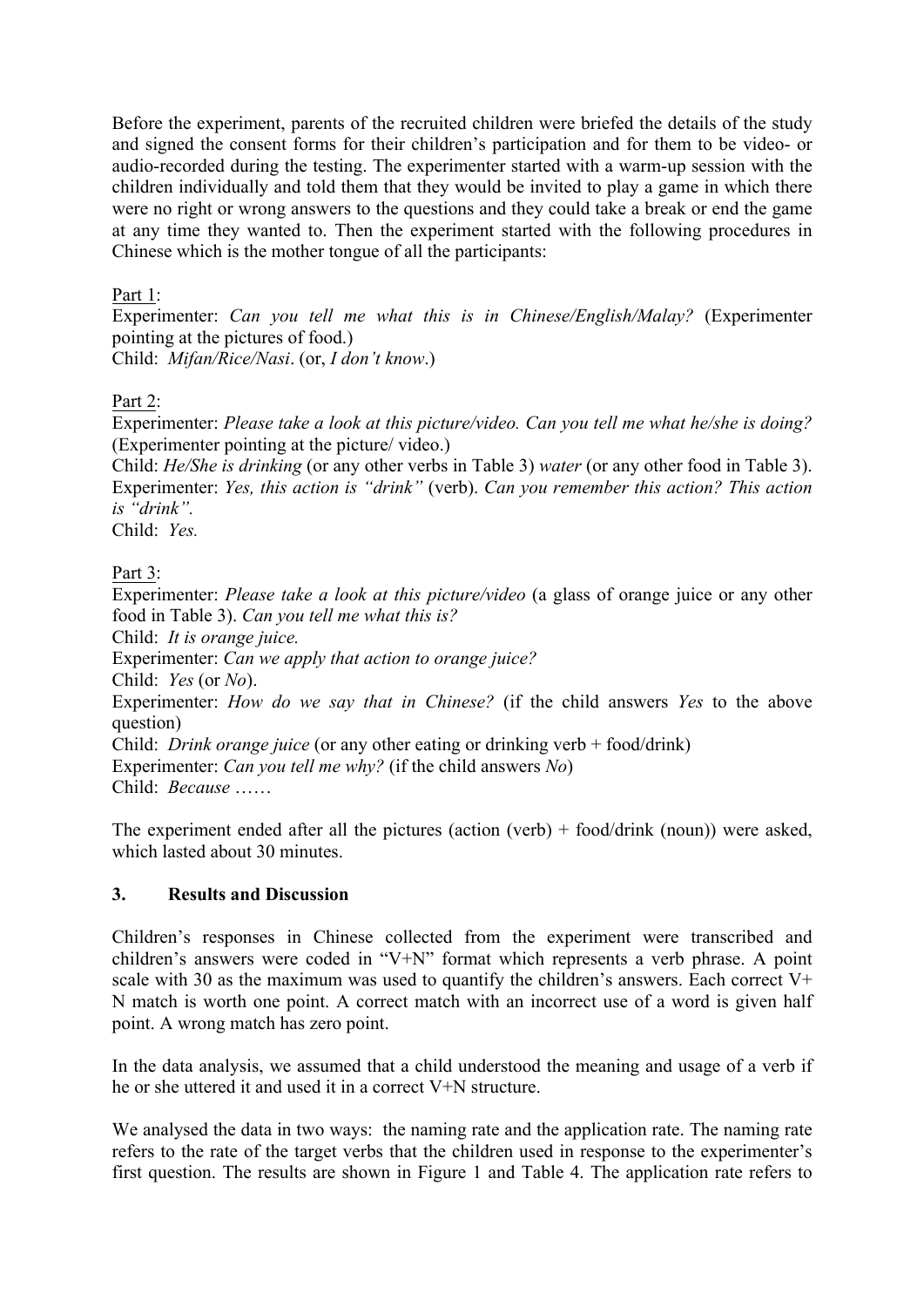the rate of the verb phrases (V+N structure) that the children produced. The results of this type are shown in Figure 2.



## **3.1. Naming Rate**

Figure 1: Naming Rate of Chinese Eating and Drinking Verbs (%)

| Chinese Eating and Drinking | Number of Children who | Percentage $(\% )$ |
|-----------------------------|------------------------|--------------------|
| Verbs                       | Produced the Word      |                    |
| 吃"eat"                      | 80                     | 100                |
| 喝"drink"                    | 80                     | 100                |
| 咬"bite"                     | 68                     | 85                 |
| 吸"suck"                     | 46                     | 58                 |
| " "chew"                    | $\theta$               | $\theta$           |
| 吞 "swallow"                 | 72                     | 90                 |
| 啃"nibble"                   |                        | $\theta$           |
| 舔"lick"                     | 15                     | 19                 |

Table 4. Number of Children Who Produced the Target Verbs

As shown in Figure 1 and Table 4, both  $\nu \xi$ "eat" and  $\nu \xi$ "drink" were used by all children correctly. According to the framework of lexical typology, words related to eat and drink are basic words in all languages, as they express the basic human needs. Generally, basic words occurred early in a language as they are essential in daily communication since ancient times (Fu, 2004). Thus it is not surprising that all the children used the verbs  $E^*$  and  $E^*$  and  $E^*$ correctly.

The other six eating and drinking verbs 咬 "bite", 吸 "suck", 嚼 "chew", 吞 "swallow", 啃 "nibble" and 舔 "lick" were hyponyms of "eat" and "drink". Hyponyms can be seen as the subclasses of a hypernym, conversely, a hypernym is the superclass of hyponyms (Liu, 2005). A hypernym describes a broader term, while a hyponym is a more specialised and specific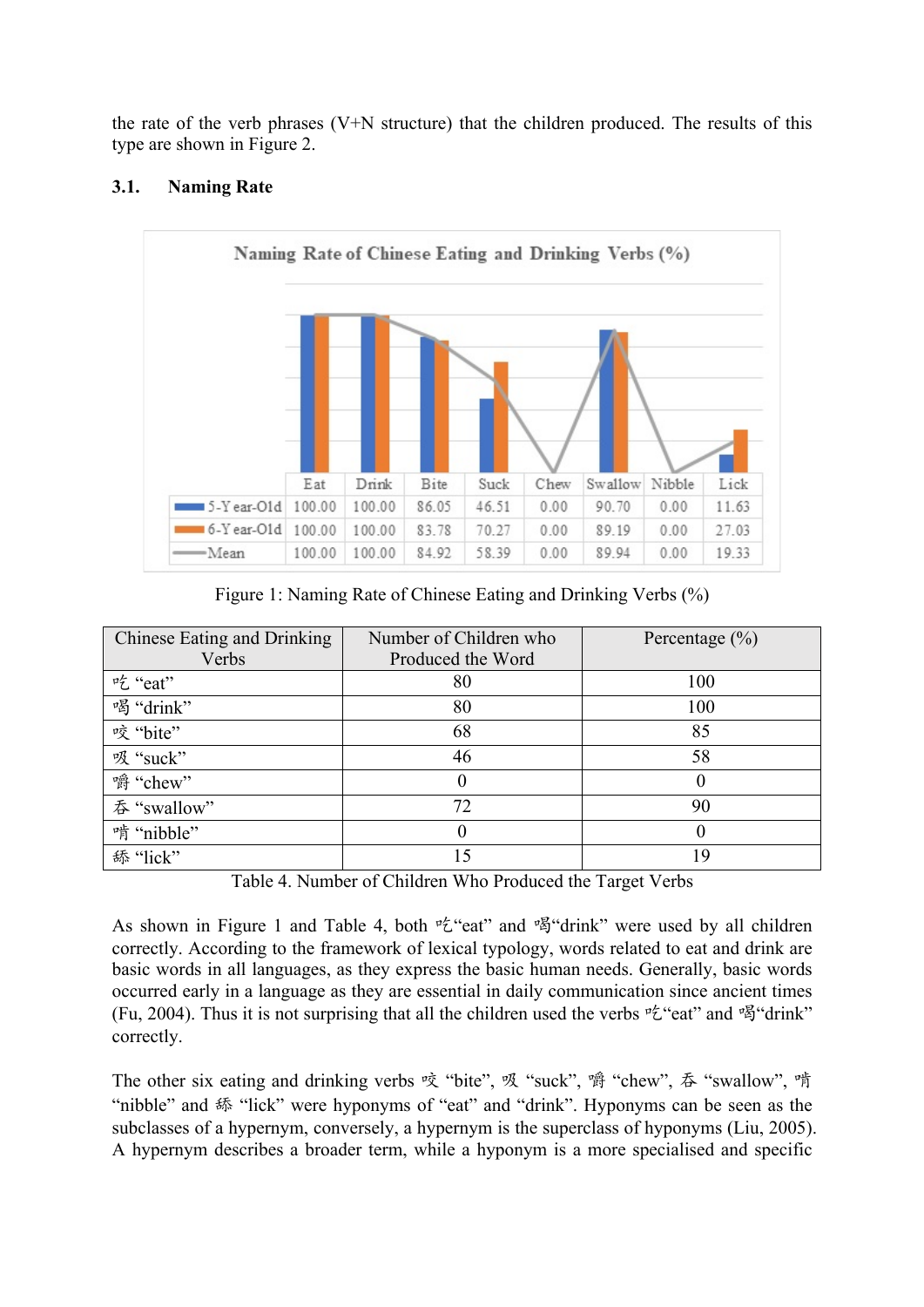word (Fu, 2004). Hence, six of these eating and drinking verbs are more specialised verbs compared to "eat" and "drink".

Children learn the most basic words early and more easily. The lexical expansion from basic words to specialised ones is usually age related. The results of this study show that the usage rate of the Chinese eating and drinking verbs produced by the children of the 6-year-old group was higher than that of the 5-year-old group. Cognitively, this can be explained by Piaget's (1964) view that children's production of words increase with more life experience.

As shown in the result, the usage rate of 舔"lick" was only 18.75% (15/80). Gao (2001)'s study found that English children produced the word *lick* as early as 1;7.0 and Swedish children produced the word *slika* "lick" as early as 2;3.3, but there was no use found of 舔 "lick" by Chinese children before 2 years of age. It might be due to the difficulty in pronouncing the word with the consonant [t] that requires an aspirated stop followed by the vowel [ian] that is a nasal final. But the main reason might be that the action of licking is rarely seen. However, "<sub>3</sub> "chew", the action that all children do after infancy was not used by any children. We can also assume that it was because of the difficulty in pronouncing the word but the fact might be that although we chew food every day, but it is a more specialised verb to describe the manner of eating, which is not commonly used in everyday life. No input, no output.



# **3.2 Application Rate**

Figure 2: Application Rate of Chinese Eating and Drinking Verbs (%)

In Figure 2, eight eating and drinking verbs were sorted from the most frequently to the least frequently used words, from left to right, based on the "Dictionary of Modern Chinese Frequency", but some of the results were unexpected. The application rate of the verbs by the children from the higher to the lower, was: eat (97.93%), drink (96.79%), lick (93.89%), swallow (90.45%), suck (79.24%), nibble (77.33%), chew (69.01%) and bite (62.30%).

In accordance with the naming rate, both  $\nu \xi$ "eat" and  $\nu \xi$ "drink" had the highest application rate, which was 97.93% and 96.79% respectively. This shows that these two basic words are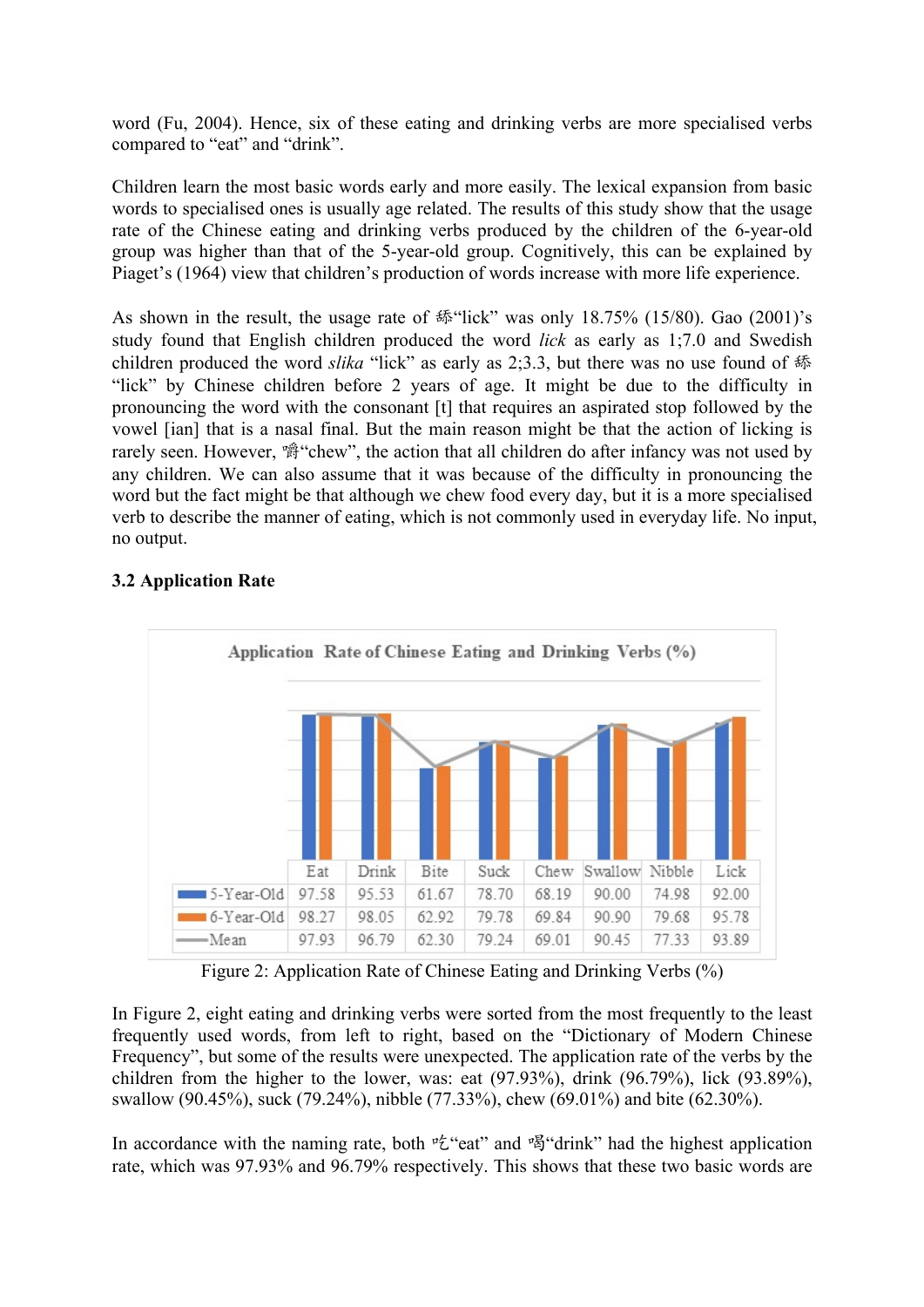more general in meaning and have a wider range of usage as compared to other eating and drinking verbs. Children tend to acquire the basic word of a class of words first before they acquire other class members whose lexical meanings are more specialised (Gao, 2001). The naming rate of both "lick" and "swallow" was low, but their application rate was as high as 93.89% and 90.45%. It might be due to the more specific meanings and features of the words. The meaning of *lick* is to move the tongue across the surface of something to get something and the meaning of *swallow* is to cause food to move from mouth into stomach without chewing. The actions depicted by the verbs are specific and easy to imitate and thus easy to apply once the children acquired the word meanings.

The application rate of 吸"suck" was 79.24%. 95% (76/80) of children failed the application of 吸"suck" to 面条 "noodles". Most thought that one could only eat noodles but not sucking noodles. It is indeed true that people normally do not eat noodles by sucking but it doesn't mean that functionally it is not possible. The children failed to take the cognitive perspective to understand the action depicted by the verb. It may also be due to language interference as the trilingual children acquired the English *suck* and the Malay *menyedut*. The sucking concept in the three languages may not be the same in the mapping to the lexical meaning. For example, eating Chinese noodles does involve certain manner of sucking, while eating Western noodles does not. The trilingual children's judgment might have also been affected by the picture of a child drinking milk using a straw in one of the teaching pictures. They might have thought that a sucking action must be done using a straw and it could only be applied to liquid food. Preschool children are found to be more influenced by visual stimuli than linguistic input (Gao et al., 2014).

Overall, the application rate of target verbs among the 6-year-old children was higher than the 5-year-old children. This result was consistent with their vocabulary sizes of the three languages.

#### **Conclusion**

Eight Chinese eating and drinking verbs (吃 "eat", 喝 "drink", 咬 "bite", 吸 "suck", 嚼 "chew", 吞 "swallow", 啃 "nibble", 舔 "lick") were selected for the experiment conducted with Malaysian preschoolers aged 5-6 to investigate their cognitive understanding of word use and the characteristics of child trilingual acquisition with Chinese as the first language. The overall performance of the 6-year-old children was better than that of the 5-year-old in both the naming of the target verbs and the applications of the verbs with various types of food words. The results support Piaget (1964)'s theory of cognitive development that children's language proficiency improves with more life experience.

Specifically, children's early trilingual vocabularies reflected their life experience. In other words, children gained their language and cognitive skills through experience in life. Children's perception and cognition for the understanding of human physical actions in relation to linguistic expressions are verified again to have achieved and conceptualized through imitation and experience. Using visual stimuli, we found that the children's cognitive perspective and language use were heavily influenced by their language and social environment. The imbalanced language proficiency of the trilingual children in this study are found to be due to the influence of their home language, the medium of instructions in preschools, and the habitual code mixing of Chinese, Chinese dialects, English and Malay. It is worth to mention that code mixing is a common phenomenon in Malaysia.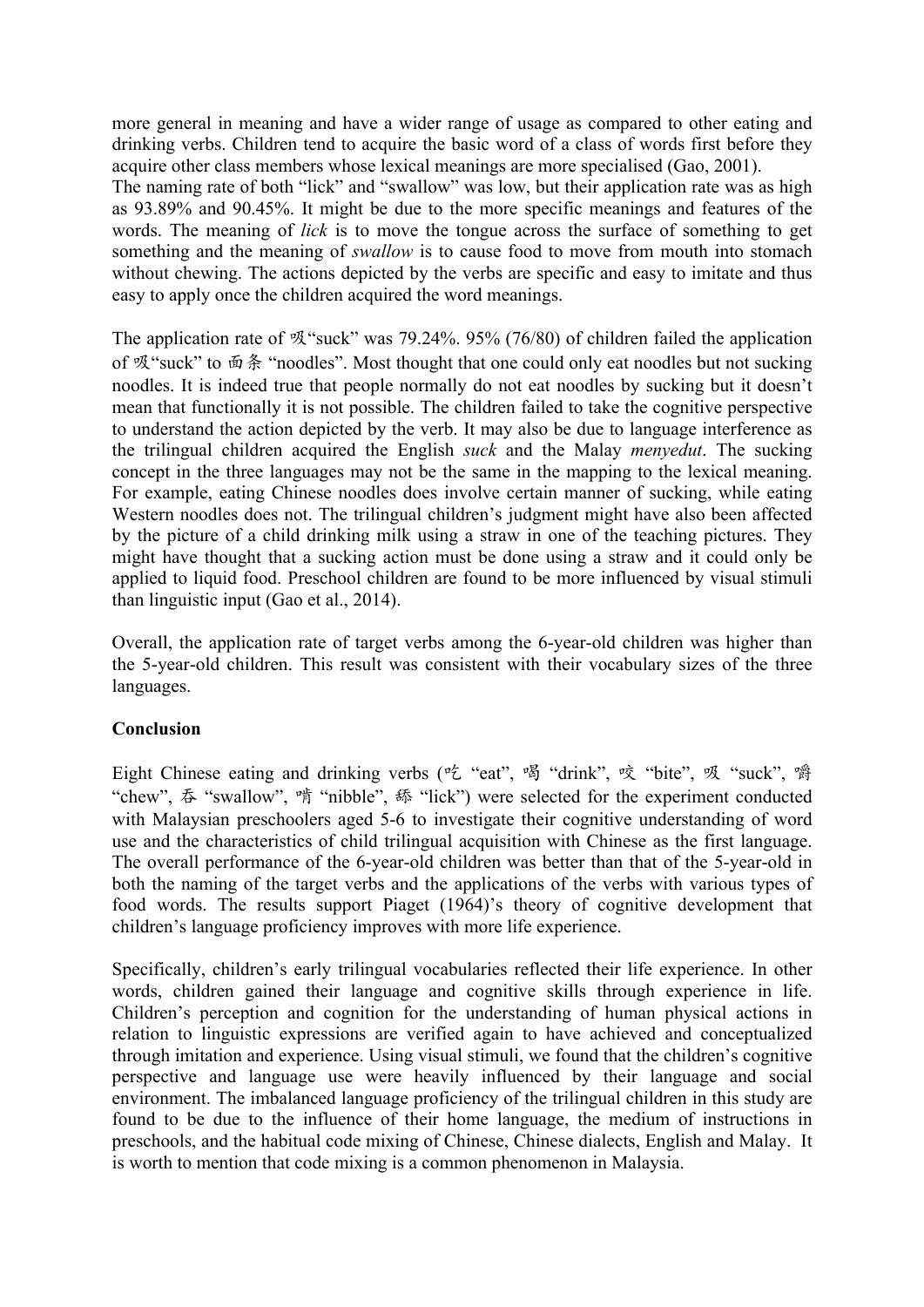The results of this study were insufficient to represent the whole of Malaysian children aged 5-6, but it reflected the general trend of trilingual development of children. We wish that this study may serve as a reference to educators and parents, as well as reference and basis to future studies related to children language development in Malaysia.

#### **Acknowledgements**

We would like to thank 3Q MRC Kindergarten, Smart Junior Kindergarten, Smart Genius Kids Kindergarten and Sing Hwa Kindergarten for their kind support in this study. We would also like to thank Mdm. Ong Siok Mei, and Ms. Chua Lan Lan for their help in participant recruitment. Our sincere gratitude goes to all parents and children who have taken part in this study.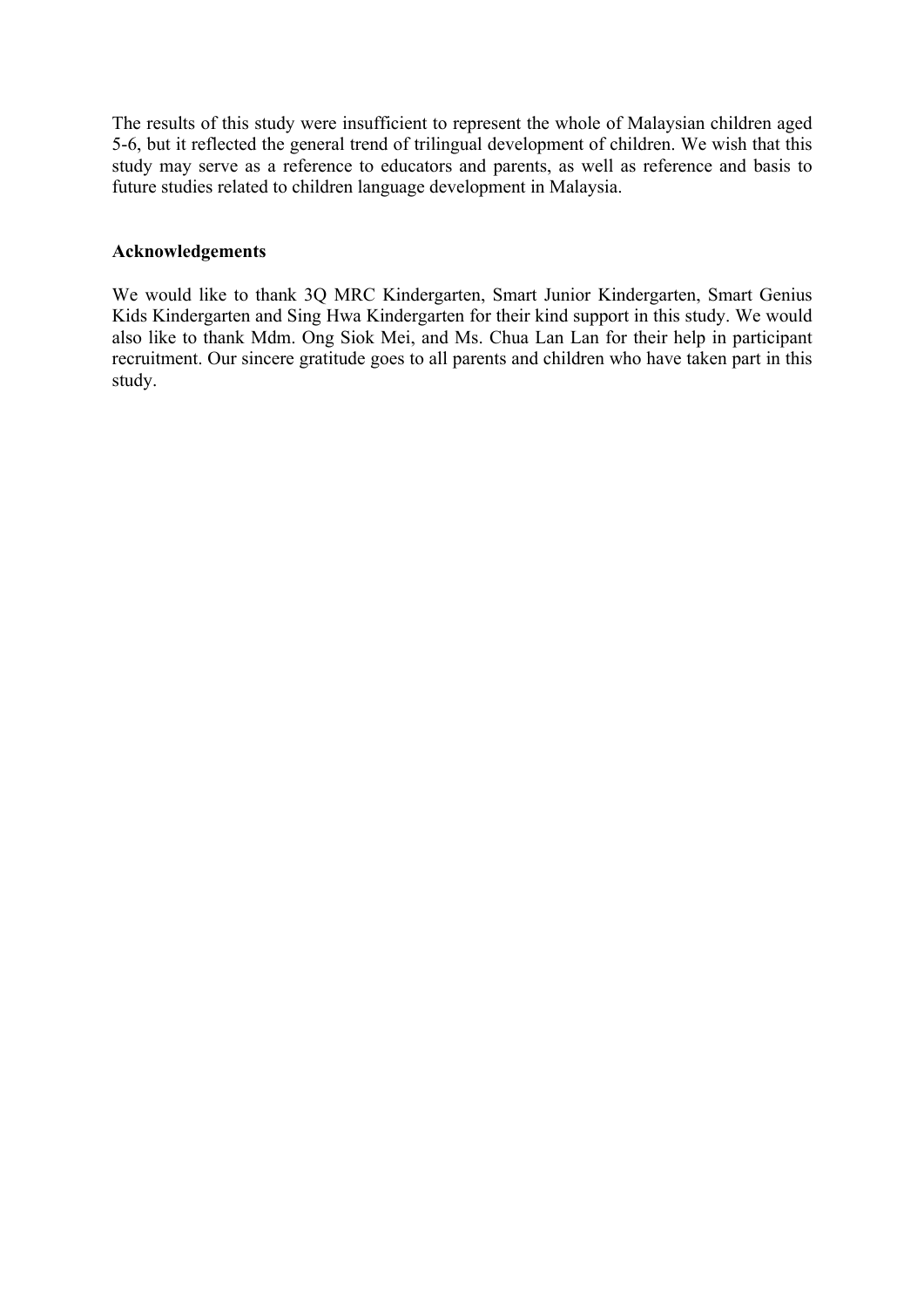#### **References**

- Chin, S.-C., & Gao, H. H. (2014). Malaysian Chinese independent high school students' cognitive understanding of take "na" action verbs in Chinese: Examples from " $V + N$ " structures. *Taiwan Journal of Chinese as a Second Language*, 8, 19-40.
- Department of Statistics Malaysia. (2020). *Current Population Estimates, Malaysia, 2020*. Retrieved from https://www.dosm.gov.my/v1/index.php?r=column/cthemeByCat&cat=155&bul\_id= OVByWjg5YkQ3MWFZRTN5bDJiaEVhZz09&menu\_id=L0pheU43NWJwRWVSZ klWdzQ4TlhUUT09
- Dewan Bahasa dan Pustaka. (2010). *Kamus Dewan Edisi Keempat* [Dewan Dictionary (4<sup>th</sup>) edition)]*.* Dewan Bahasa dan Pustaka, Kuala Lumpur.
- Dictionary Editorial Office, Language Institute, Chinese Academy of Social Sciences. (2016). *Modern Chinese Dictionary (7th Edition)* [Xiandai hanyu cidian]. Beijing: The Commercial Press.
- Fu, H. (2004). *Xiandai hanyu cihui* [Lexicography Lexicology Semantics Collected Works]. Beijing: Peking University Press.
- Gao, H. (2001). *The Physical Foundation of the Patterning of Physical Action Verbs.* Lund, Sweden: Lund University Press.
- Gao, H. H., Zelazo, P. D., Sharpe, D., & Mashari, A. (2014). Beyond early linguistic competence: Development of children's ability to interpret adjectives flexibly. *Cognitive Development,* 32(4), 86-102.
- Gao, H. H. (2015). Children's Early Production of Physical Action Verbs in Chinese. In W. S-Y. Wang, & C. Sun (Eds.), *The Oxford Handbook of Chinese Linguistics* (pp. 654- 665). Oxford University Press.
- Institute of Language Teaching and Research. (1986). *A frequency dictionary of Modern Chinese.* Beijing: Beijing Language Institute Press.
- Jia, Y., & Wu, F. (2017). Cihui leixing xue shijiao de hanyu chi he lei dongci yanjiu [Lexicotypological study of Chinese eating and drinking verbs]. *Chinese Teaching in the World,* 31(3), 361-381.
- Kong et al. (2004). *Hanzu ertong shici xide yanjiu* [A study on Chinese children's acquisition of content words]. Anhui University Press.
- Krashen, S. D. (1987). *Principles and practice in second language acquisition.* Prentice-Hall International.
- Light, T. (1977). CLAIRETALK: A Cantonese-speaking Child's Confrontation with Bilingualism. *Journal of Chinese Linguistics*, 5(2), 261-275.